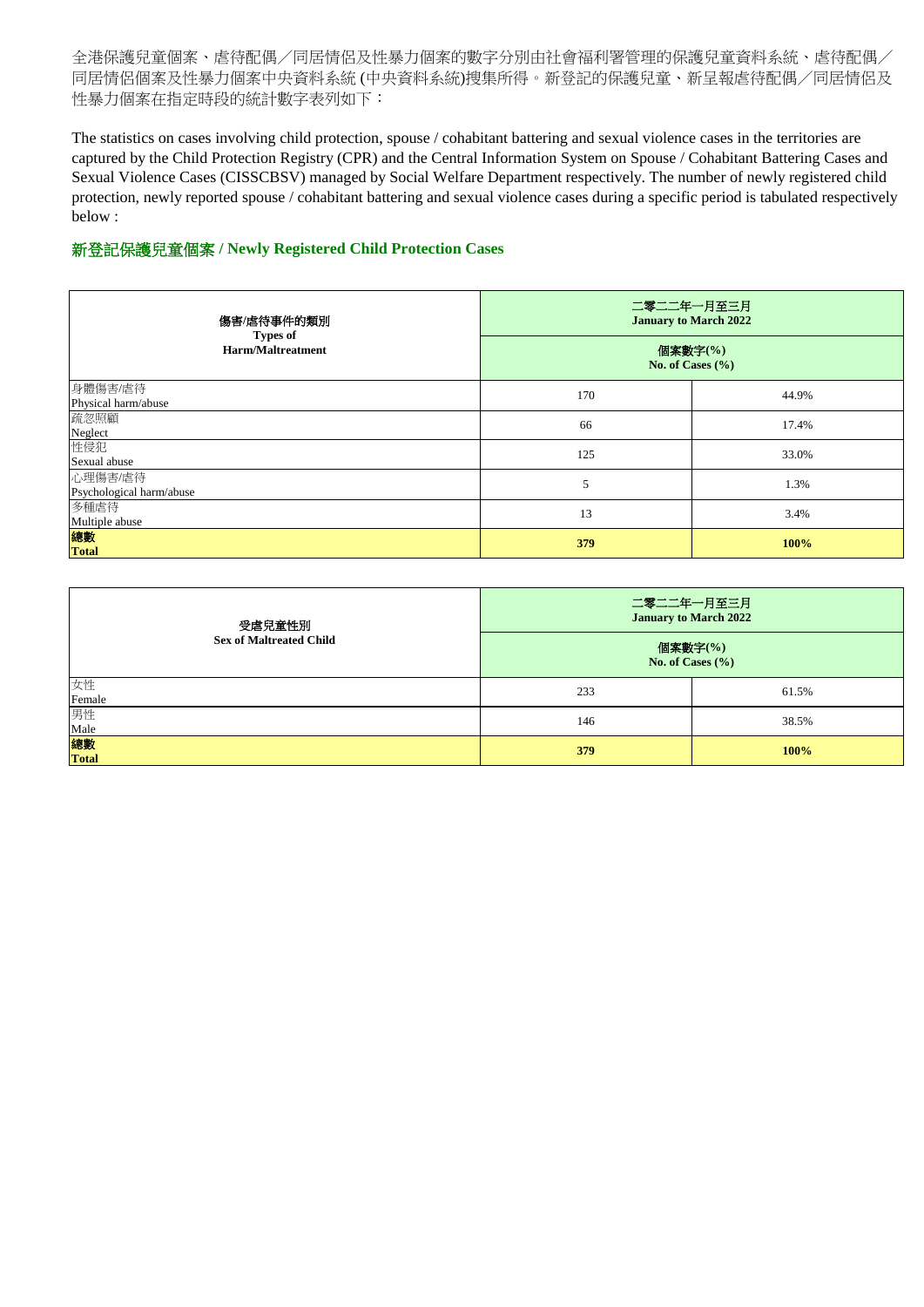| 傷害兒童的人與受傷害/<br>虐待兒童的關係                                     | 二零二二年一月至三月<br><b>January to March 2022</b><br>個案數字(%)<br>No. of Cases $(\% )$ |       |
|------------------------------------------------------------|-------------------------------------------------------------------------------|-------|
| Perpetrator's Relationship with<br><b>Maltreated Child</b> |                                                                               |       |
| 父母<br>Parent                                               | 200                                                                           | 49.9% |
| 兄弟姊妹                                                       | 8                                                                             | 2.0%  |
| Sibling                                                    |                                                                               |       |
| 繼父母                                                        | 13                                                                            | 3.2%  |
| Step-parent                                                |                                                                               |       |
| 祖父母                                                        | 6                                                                             | 1.5%  |
| Grandparent<br>親屬                                          |                                                                               |       |
| Relative                                                   | $\tau$                                                                        | 1.7%  |
| 家族朋友/朋輩的父母                                                 |                                                                               | 1.0%  |
| Family friend / parent of peer                             | $\overline{4}$                                                                |       |
| 照顧者                                                        | 38                                                                            | 9.5%  |
| Caregiver                                                  |                                                                               |       |
| 學校老師 / 職員                                                  | $\mathfrak{Z}$                                                                | 0.7%  |
| School teacher / personnel                                 |                                                                               |       |
| 學校宿舍職員                                                     | $\boldsymbol{0}$                                                              | 0.0%  |
| Staff of boarding section of school                        |                                                                               |       |
| 補習老師 / 教練                                                  | $\mathfrak{Z}$                                                                | 0.7%  |
| Tutor / Coach                                              |                                                                               |       |
| 宗教人士<br>Religious personnel                                | $\boldsymbol{0}$                                                              | 0.0%  |
| 同學/朋友/朋輩                                                   |                                                                               |       |
| Schoolmate / friend / peer                                 | 59                                                                            | 14.7% |
| 同住租客 / 鄰居                                                  |                                                                               |       |
| Co-tenant / neighbour                                      | $\boldsymbol{0}$                                                              | 0.0%  |
| 院舍宿友                                                       | $\boldsymbol{0}$                                                              | 0.0%  |
| Inmate of residential service                              |                                                                               |       |
| 沒有關係人士                                                     | 47                                                                            | 11.7% |
| Unrelated person (including strangers)                     |                                                                               |       |
| 未能識別人士                                                     | 13                                                                            | 3.2%  |
| Unidentified person                                        |                                                                               |       |
| 其他                                                         | $\boldsymbol{0}$                                                              | 0.0%  |
| Other                                                      |                                                                               |       |
| 總數*<br>Total *                                             | 401                                                                           | 100%  |

\* 由於一名傷害兒童的人可能傷害/虐待多於一名兒童及一名兒童可能被多於一名傷害兒童的人傷害/虐待,因此傷害兒童的大的數目與受虐兒童的數目並不相 同。

\* The number of perpetrators and maltreated children are not the same because one perpetrator may harm/maltreat more than one child and a child may be harmed/maltreated by more than one perpetrator.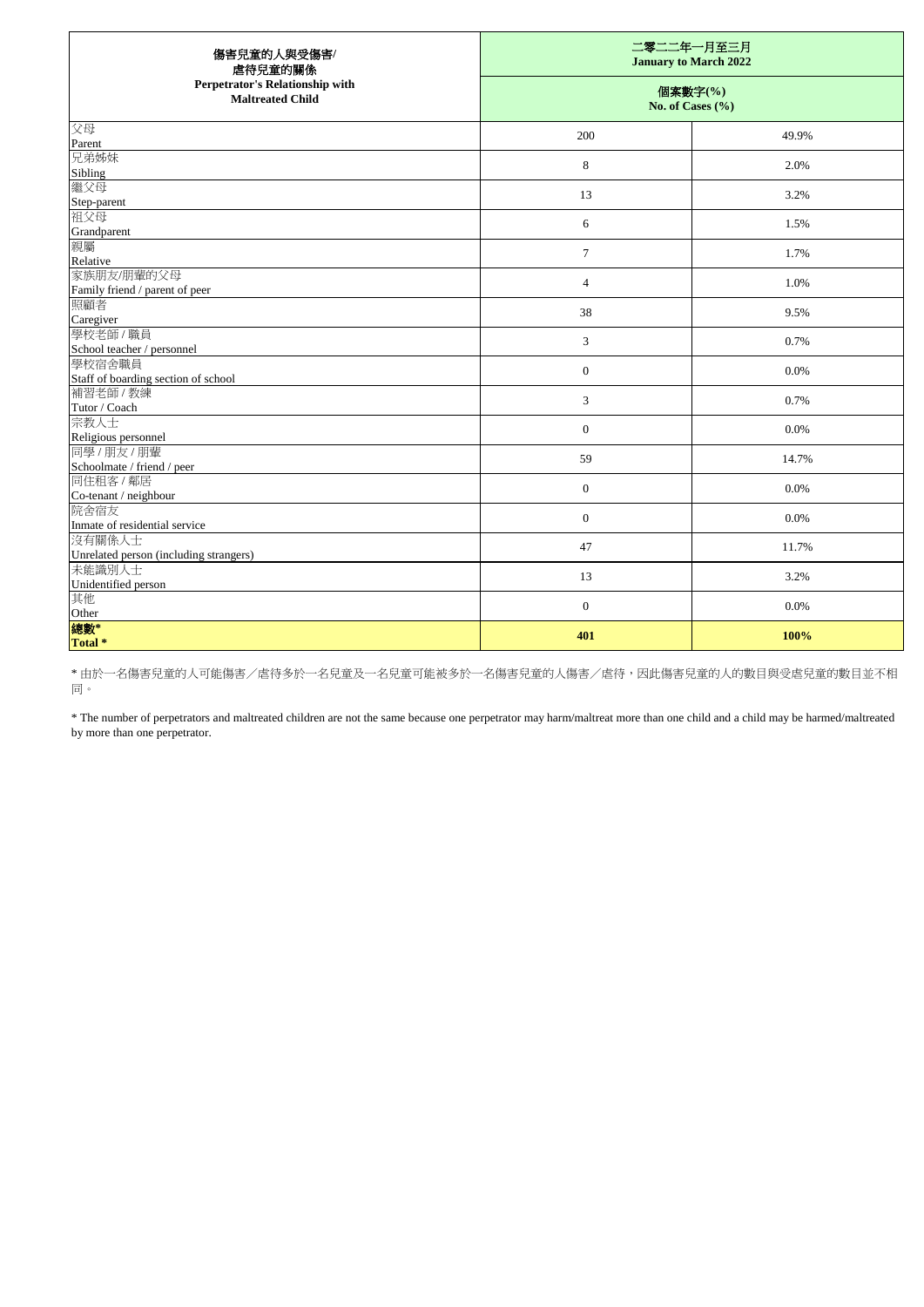| 受傷害/虐待兒童種族                           |                                 | 二零二二年一月至三月<br><b>January to March 2022</b> |  |
|--------------------------------------|---------------------------------|--------------------------------------------|--|
| <b>Ethnicity of Maltreated Child</b> | 個案數字(%)<br>No. of Cases $(\% )$ |                                            |  |
| 華人<br>Chinese                        | 355                             | 93.7%                                      |  |
| 印尼人<br>Indonesian                    | $\overline{0}$                  | 0.0%                                       |  |
| 菲律賓人<br>Filipino                     | $\mathfrak{S}$                  | 1.3%                                       |  |
| 印度人<br>Indian                        | 1                               | 0.3%                                       |  |
| 巴基斯坦人<br>Pakistani                   | $6\,$                           | 1.6%                                       |  |
| 尼泊爾人<br>Nepalese                     | $\overline{2}$                  | 0.5%                                       |  |
| 泰國人<br>Thai                          | $\mathfrak{Z}$                  | $0.8\%$                                    |  |
| 越南人<br>Vietnamese                    | 1                               | 0.3%                                       |  |
| 孟加拉人<br>Bengali                      | $\boldsymbol{0}$                | 0.0%                                       |  |
| 日本人<br>Japanese                      | $\boldsymbol{0}$                | 0.0%                                       |  |
| 韓國人<br>Korean                        | $\boldsymbol{0}$                | $0.0\%$                                    |  |
| 新加坡人<br>Singaporean                  | $\boldsymbol{0}$                | $0.0\%$                                    |  |
| 斯里蘭卡人<br>Sri Lankan                  | $\boldsymbol{0}$                | $0.0\%$                                    |  |
| 澳洲人<br>Australian                    | $\overline{0}$                  | $0.0\%$                                    |  |
| 英國人<br><b>British</b>                | $\boldsymbol{0}$                | 0.0%                                       |  |
| 美國人<br>American                      | $\boldsymbol{0}$                | $0.0\%$                                    |  |
| 加拿大人<br>Canadian                     | $\boldsymbol{0}$                | $0.0\%$                                    |  |
| 法國人<br>French                        | $\boldsymbol{0}$                | $0.0\%$                                    |  |
| 德國人<br>German                        | $\boldsymbol{0}$                | $0.0\%$                                    |  |
| 紐西蘭人<br>New Zealander                | $\boldsymbol{0}$                | 0.0%                                       |  |
| 非洲人<br>African                       | $\overline{c}$                  | 0.5%                                       |  |
| 其他<br>Others                         | $\overline{4}$                  | 1.1%                                       |  |
| 資料不詳<br>Unknown                      | $\boldsymbol{0}$                | $0.0\%$                                    |  |
| 總數<br>Total                          | 379                             | 100%                                       |  |

註: 由二零一八年七月起,新修訂的「資料輸入表」蒐集新登記保護兒童個案受害人的種族分類。

Note : Since July 2018, the figures of the ethnicity of the victims of newly registered child protection cases have been captured by new Data Input Form.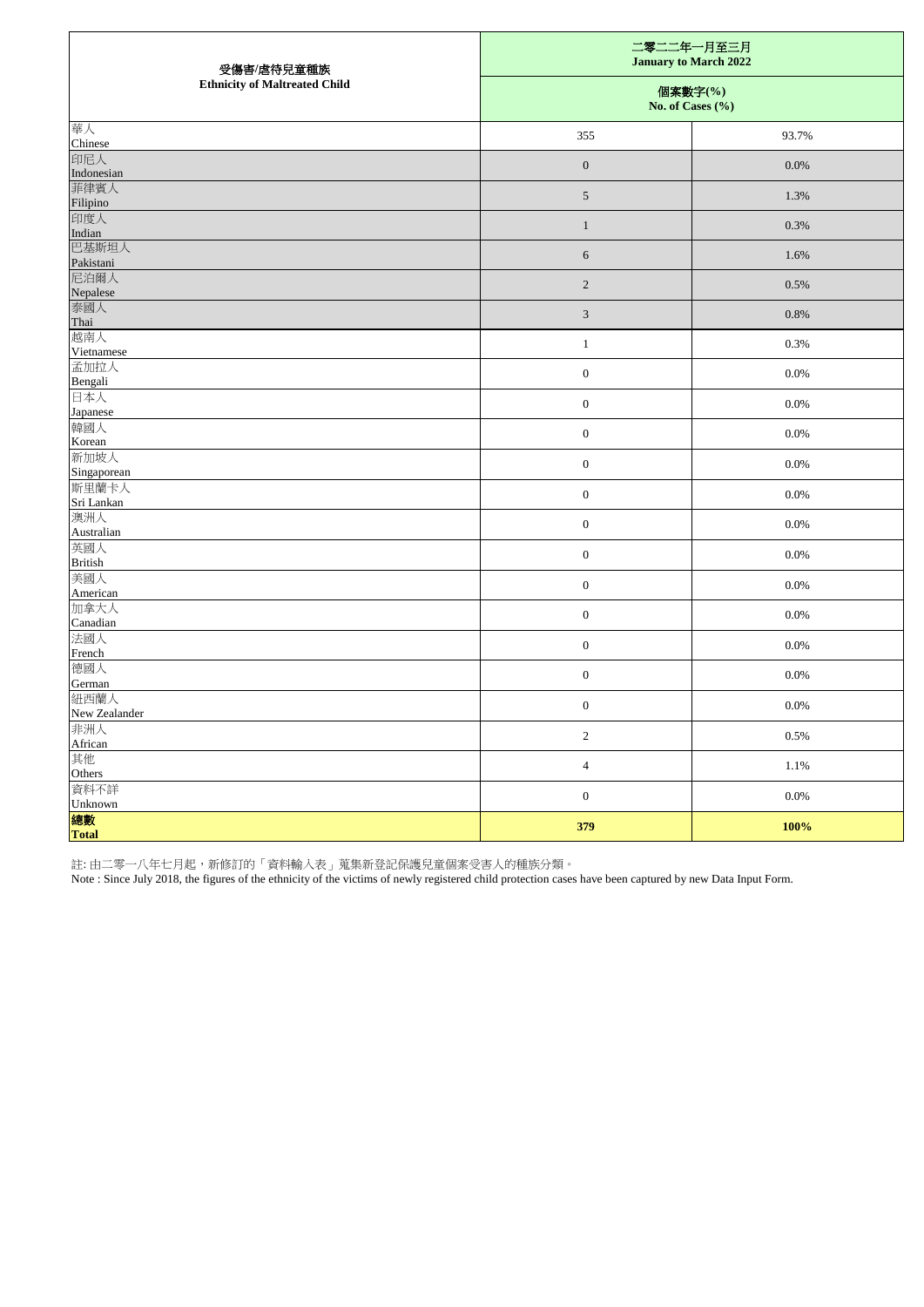註: 由於四捨五入的關係,上述列表百分比的總和未必等於100。

Note : Owing to the rounding effect, the total percentage may not add up to 100 as shown in the above tables.

| 傷害/虐待事件發生地區                                          |                             | 二零二二年一月至三月<br><b>January to March 2022</b> |  |
|------------------------------------------------------|-----------------------------|--------------------------------------------|--|
| <b>District Where Maltreatment Incident Happened</b> | 個案數字(%)<br>No. of Cases (%) |                                            |  |
| 中西區<br>Central & Western                             | 8                           | 2.1%                                       |  |
| 南區<br>Southern                                       | 5                           | 1.3%                                       |  |
| 離島<br><b>Islands</b>                                 | 6                           | 1.6%                                       |  |
| 東區<br>Eastern                                        | 15                          | 4.0%                                       |  |
| 灣仔<br>Wan Chai                                       | 3                           | $0.8\%$                                    |  |
| 九龍城<br>Kowloon City                                  | 18                          | 4.7%                                       |  |
| 油尖旺<br>Yau Tsim Mong                                 | 60                          | 15.8%                                      |  |
| 深水埗<br>Sham Shui Po                                  | 20                          | 5.3%                                       |  |
| 黃大仙<br>Wong Tai Sin                                  | 12                          | 3.2%                                       |  |
| 西貢<br>Sai Kung                                       | 16                          | 4.2%                                       |  |
| 觀塘<br><b>Kwun Tong</b>                               | 47                          | 12.4%                                      |  |
| 沙田<br>Shatin                                         | 29                          | 7.7%                                       |  |
| 大埔<br>Tai Po                                         | $10\,$                      | 2.6%                                       |  |
| 北區<br>North<br>元朗                                    | $17\,$                      | 4.5%                                       |  |
| Yuen Long                                            | 43                          | 11.3%                                      |  |
| 荃灣<br>Tsuen Wan                                      | $18\,$                      | 4.7%                                       |  |
| 葵青<br>Kwai Tsing                                     | $25\,$                      | 6.6%                                       |  |
| 屯門<br>Tuen Mun                                       | $17\,$                      | 4.5%                                       |  |
| 香港境外<br>Outside Hong Kong                            | $\boldsymbol{0}$            | $0.0\%$                                    |  |
| 不詳<br>Unknown                                        | 10                          | 2.6%                                       |  |
| 總數<br><b>Total</b>                                   | 379                         | 100%                                       |  |

註: 如受害人的年齡為60歲或以上,個案亦會登記於「虐待長者個案中央資料系統」。

Note: If the victim is aged 60 or above, the case is also registered in the "Central Information System on Elder Abuse Cases".

| 身體暴力                                 | 407 | 83.4%   |
|--------------------------------------|-----|---------|
|                                      |     |         |
| Physical violence<br>性暴力             |     | $0.6\%$ |
| Sexual violence                      |     |         |
| 精神虐待                                 | 44  | 9.0%    |
|                                      |     |         |
| Psychological abuse<br>多種暴力          | 34  | 7.0%    |
|                                      |     |         |
| Multiple violence<br><mark>總數</mark> | 488 | 100%    |
| <b>Total</b>                         |     |         |

二零二二年一月至三月 **January to March 2022**

## 新呈報虐待配偶 **/** 同居情侶個案 **/ Newly Reported Spouse / Cohabitant Battering Cases**

個案數字**(%) No. of Cases (%)**

暴力種類 **Types of Violence**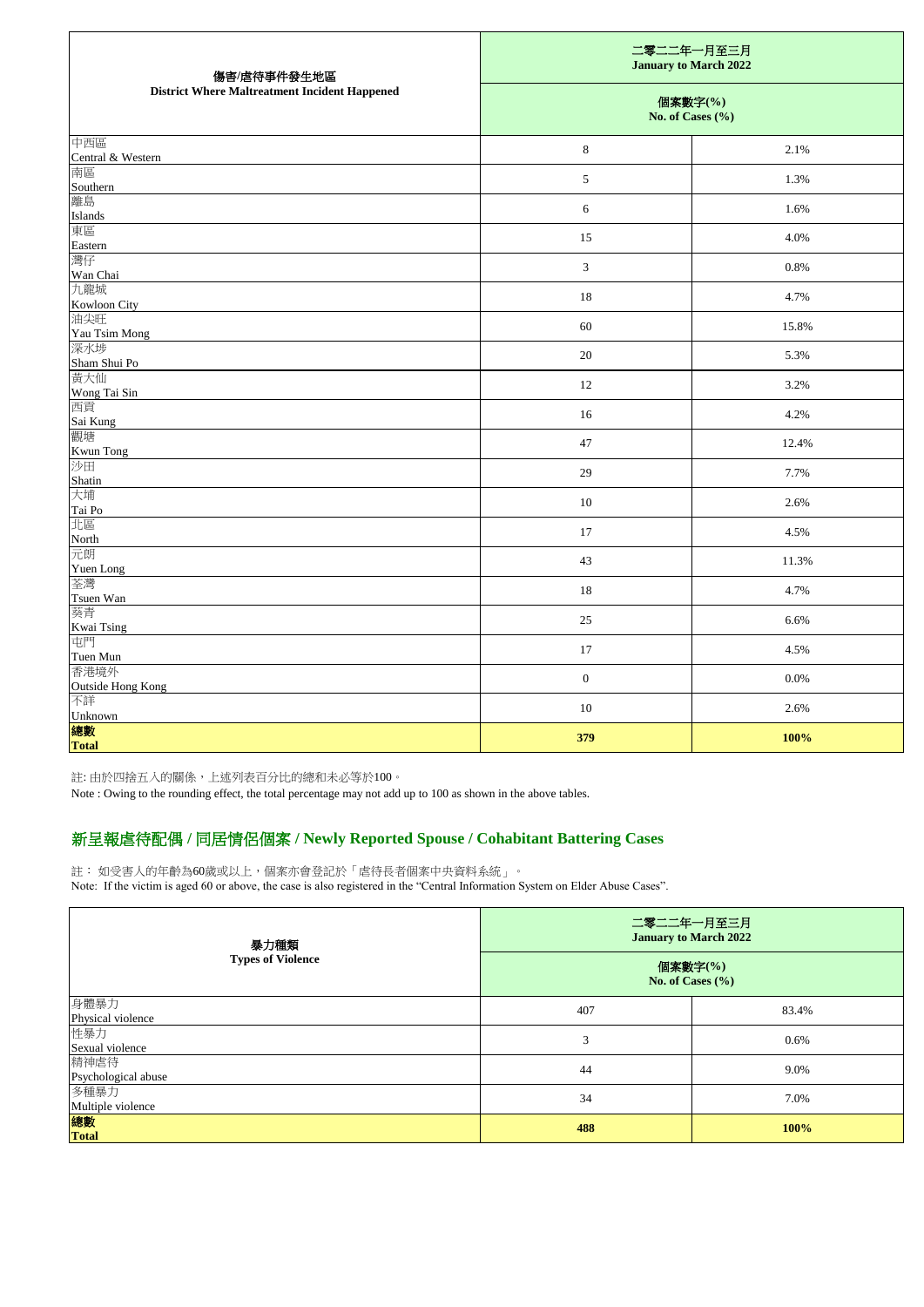| 受害人性別                | 二零二二年一月至三月<br><b>January to March 2022</b> |       |
|----------------------|--------------------------------------------|-------|
| <b>Sex of Victim</b> | 個案數字(%)<br>No. of Cases $(\% )$            |       |
| 女性<br>Female         | 394                                        | 80.7% |
| 男性<br>Male           | 94                                         | 19.3% |
| 總數<br><b>Total</b>   | 488                                        | 100%  |

| 施虐者與受害人的關係                                    | 二零二二年一月至三月<br><b>January to March 2022</b> |       |
|-----------------------------------------------|--------------------------------------------|-------|
| <b>Perpetrator's Relationship with Victim</b> | 個案數字(%)<br>No. of Cases $(\% )$            |       |
| 丈夫<br>Husband                                 | 294                                        | 60.2% |
| 妻子<br>Wife                                    | 70                                         | 14.3% |
| 分居丈夫/前夫<br>Estranged husband / ex-husband     | 30                                         | 6.1%  |
| 分居妻子/前妻<br>Estranged wife / ex-wife           | 5                                          | 1.0%  |
| 異性同居情侶<br>Heterosexual cohabitant             | 68                                         | 13.9% |
| 同性同居情侶<br>Same-sex cohabitant                 | $\overline{7}$                             | 1.4%  |
| 前異性同居情侶<br>Heterosexual ex-cohabitant         | 13                                         | 2.7%  |
| 前同性同居情侶<br>Same-sex ex-cohabitant             |                                            | 0.2%  |
| 總數<br><b>Total</b>                            | 488                                        | 100%  |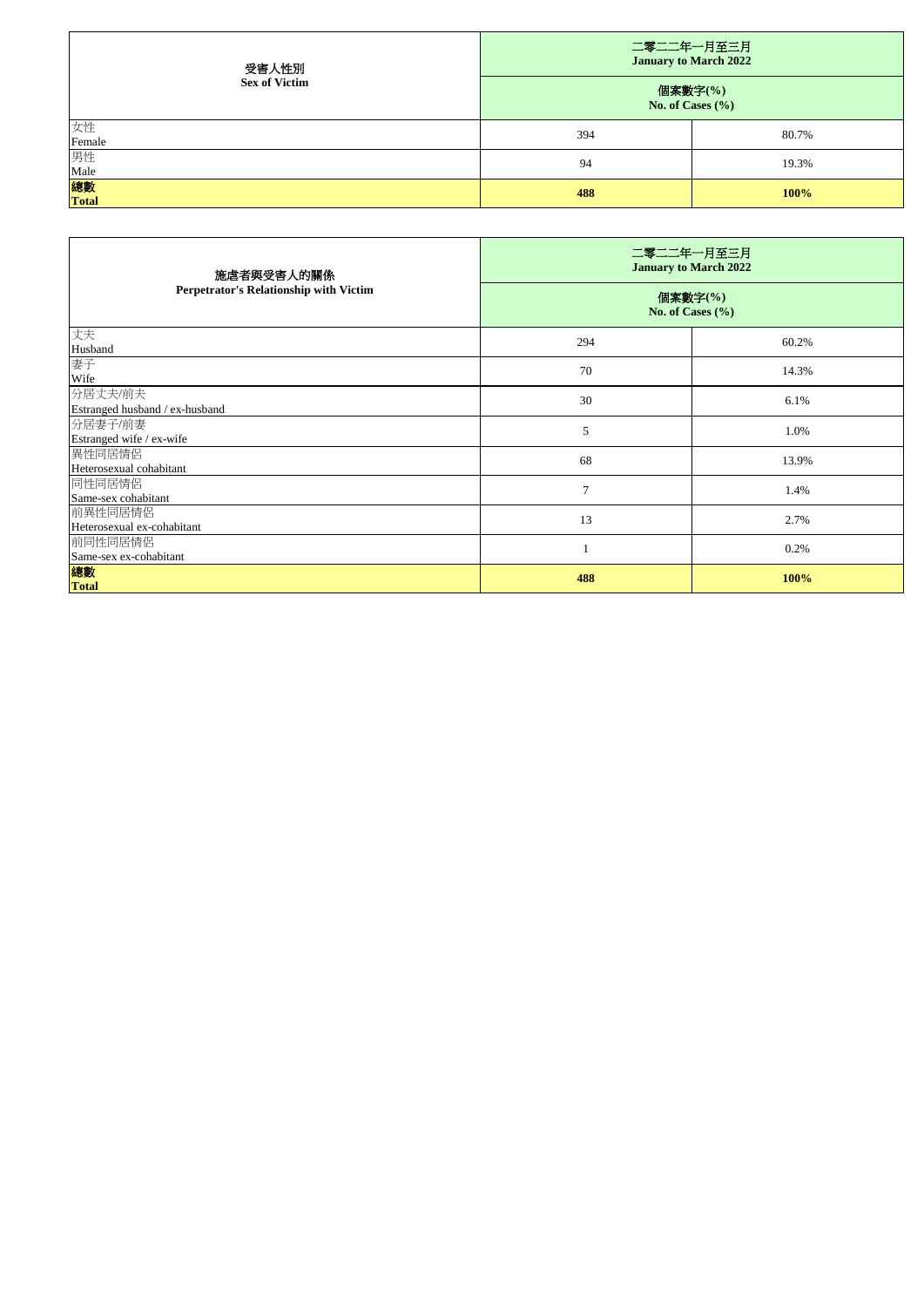| 受害人的種族                     | 二零二二年一月至三月                      | <b>January to March 2022</b> |
|----------------------------|---------------------------------|------------------------------|
| <b>Ethnicity of Victim</b> | 個案數字(%)<br>No. of Cases $(\% )$ |                              |
| 華人<br>Chinese              | 438                             | 89.8%                        |
| 印尼人<br>Indonesian          | $\mathfrak{Z}$                  | 0.6%                         |
| 菲律賓人<br>Filipino           | $8\,$                           | 1.6%                         |
| 印度人<br>Indian              | $\overline{4}$                  | $0.8\%$                      |
| 巴基斯坦人                      | 10                              | 2.0%                         |
| Pakistani<br>尼泊爾人          | $\overline{2}$                  | 0.4%                         |
| Nepalese<br>泰國人            | 1                               | 0.2%                         |
| Thai<br>越南人                | $\mathfrak{Z}$                  | 0.6%                         |
| Vietnamese<br>孟加拉人         | $\overline{4}$                  | 0.8%                         |
| Bengali<br>日本人             | $\boldsymbol{0}$                | 0.0%                         |
| Japanese<br>韓國人            | $\mathfrak{Z}$                  | 0.6%                         |
| Korean<br>新加坡人             | $\boldsymbol{0}$                | $0.0\%$                      |
| Singaporean<br>斯里蘭卡人       |                                 |                              |
| Sri Lankan<br>澳洲人          | $\boldsymbol{0}$                | 0.0%                         |
| Australian<br>英國人          | $\overline{0}$                  | $0.0\%$                      |
| <b>British</b><br>美國人      | $\mathbf{1}$                    | 0.2%                         |
| American                   | $\mathbf{1}$                    | 0.2%                         |
| 加拿大人<br>Canadian           | $\boldsymbol{0}$                | $0.0\%$                      |
| 法國人<br>French              | $\boldsymbol{0}$                | 0.0%                         |
| 德國人<br>German              | $\boldsymbol{0}$                | $0.0\%$                      |
| 紐西蘭人<br>New Zealander      | $\boldsymbol{0}$                | 0.0%                         |
| 非洲人<br>African             | $\overline{c}$                  | 0.4%                         |
| 其他<br>Others               | $\overline{2}$                  | 0.4%                         |
| 資料不詳<br>Unknown            | $6\,$                           | 1.2%                         |
| 總數<br>Total                | 488                             | 100%                         |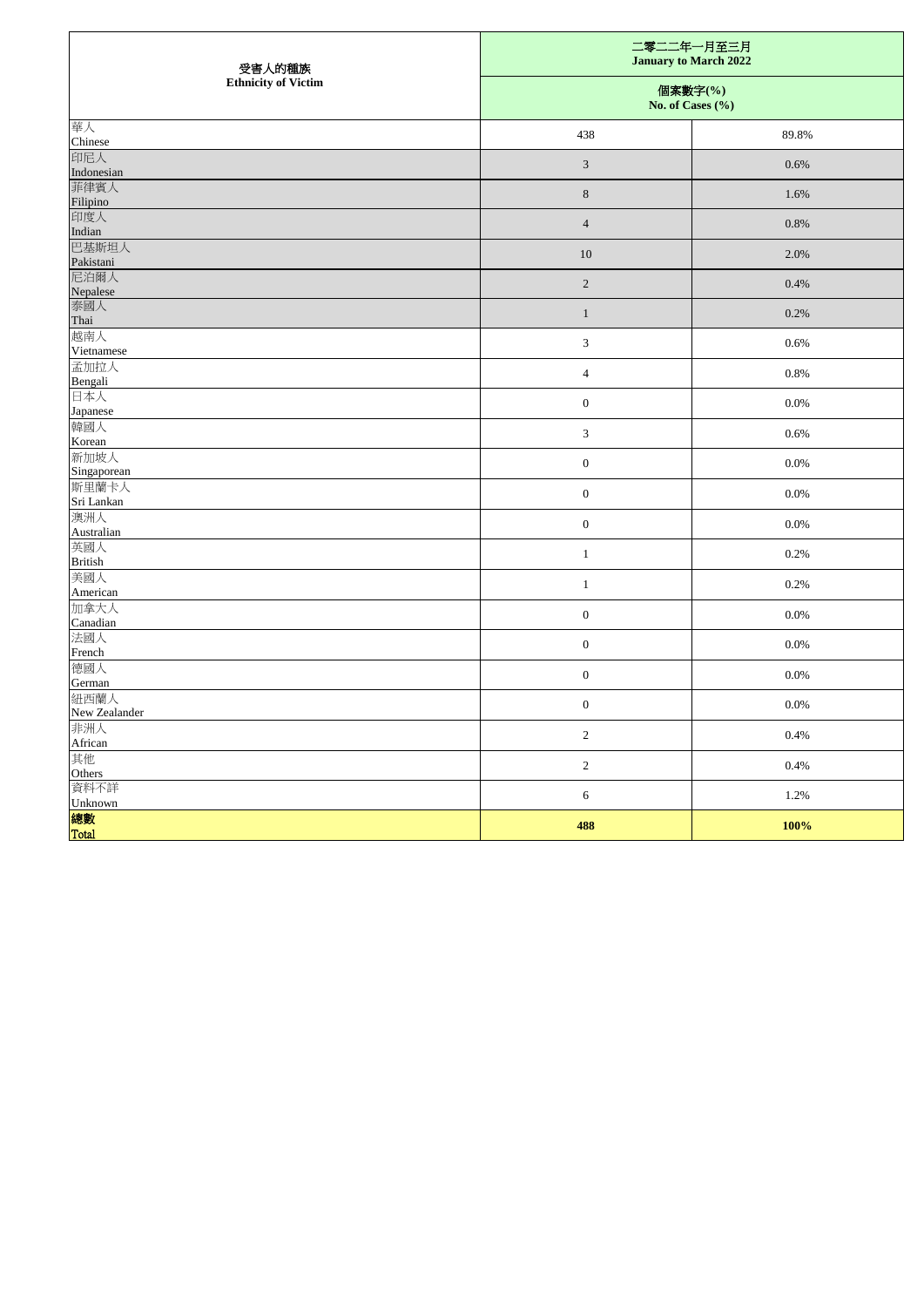| 受害人事發時居住地區<br><b>Residential District of Victim</b> | 二零二二年一月至三月<br><b>January to March 2022</b> |                             |  |
|-----------------------------------------------------|--------------------------------------------|-----------------------------|--|
| at the Time of Incident                             |                                            | 個案數字(%)<br>No. of Cases (%) |  |
| 中西區<br>Central & Western                            | $\overline{9}$                             | 1.8%                        |  |
| 南區<br>Southern                                      | <sup>11</sup>                              | 2.3%                        |  |
| 離島                                                  | 15                                         | 3.1%                        |  |
| Island<br>東區                                        | 20                                         | 4.1%                        |  |
| Eastern<br>灣仔                                       | $\overline{7}$                             | 1.4%                        |  |
| Wan Chai<br>九龍城                                     | 22                                         | 4.5%                        |  |
| Kowloon City<br>油尖旺                                 | 25                                         | 5.1%                        |  |
| Yau Tsim Mong<br>深水埗                                | $30\,$                                     | 6.1%                        |  |
| Sham Shui Po<br>黄大仙                                 | 39                                         | 8.0%                        |  |
| Wong Tai Sin<br>西貢                                  | 26                                         | 5.3%                        |  |
| Sai Kung<br>觀塘                                      | 75                                         | 15.4%                       |  |
| Kwun Tong<br>沙田                                     | 37                                         | 7.6%                        |  |
| Shatin<br>大埔                                        | 18                                         | 3.7%                        |  |
| Tai Po<br>北區                                        | 25                                         | 5.1%                        |  |
| North<br>元朗                                         | 60                                         | 12.3%                       |  |
| Yuen Long<br>荃灣                                     | 15                                         | 3.1%                        |  |
| Tsuen Wan<br>葵青                                     | 23                                         | 4.7%                        |  |
| Kwai Tsing<br>屯門                                    | 31                                         | 6.4%                        |  |
| Tuen Mun<br>香港境外                                    | $\boldsymbol{0}$                           | $0.0\%$                     |  |
| <b>Outside Hong Kong</b><br>不詳                      | $\boldsymbol{0}$                           | $0.0\%$                     |  |
| Unknown<br>總數<br><b>Total</b>                       | 488                                        | 100%                        |  |

註: 由於四捨五入的關係,上述列表百分比的總和未必等於100。

Note : Owing to the rounding effect, the total percentage may not add up to 100 as shown in the above tables.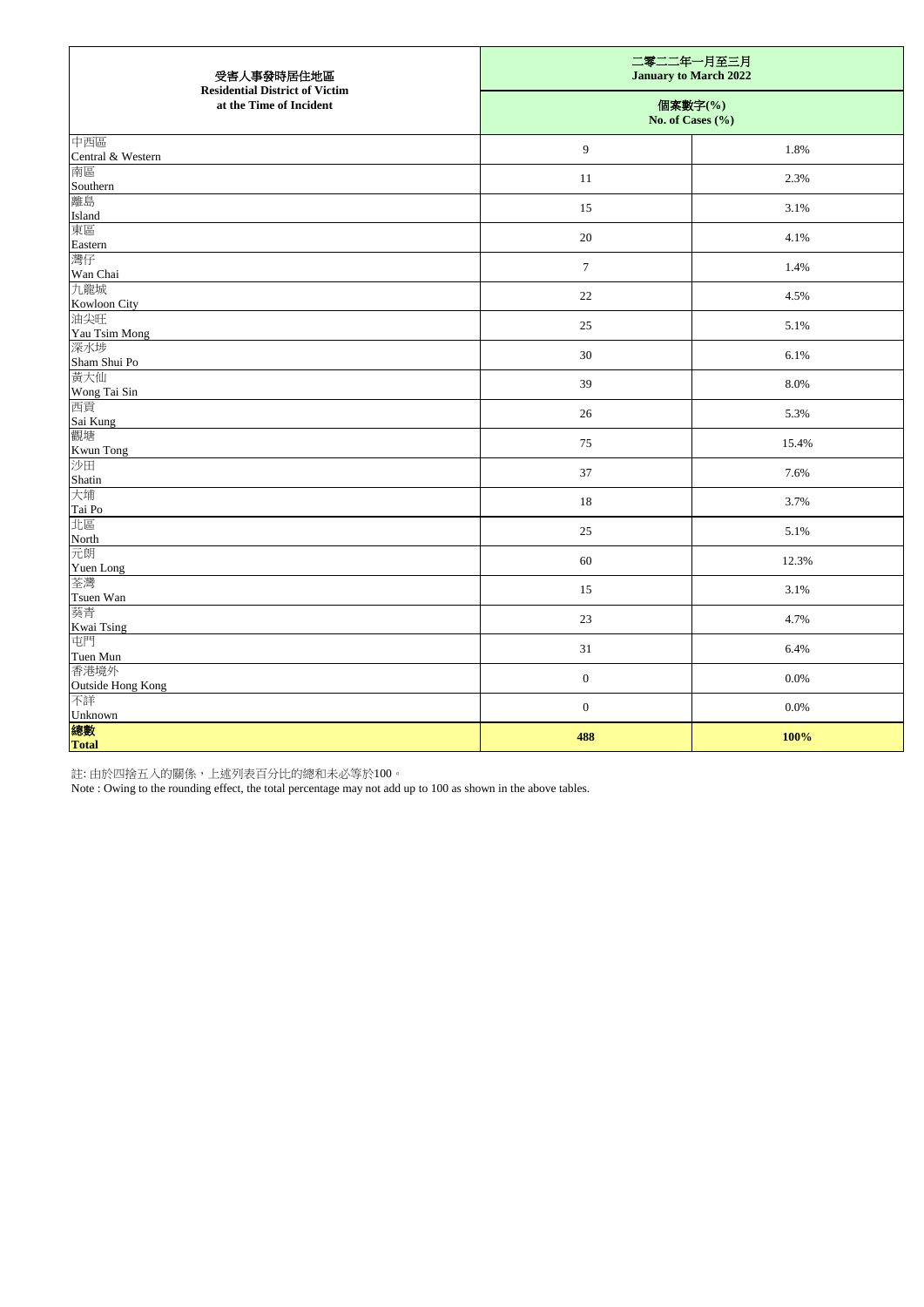註一:不包括涉及配偶/同居情侶間發生的性暴力個案。

註二:社署自2020年第四季起重新檢視了全年的「猥褻侵犯 (非禮)」個案,把原先歸類於此分項屬於非身體接觸的性暴力,包括:裸聊勒索、以裸照恐嚇、強迫 拍攝裸照及將案主不雅照或性愛短片公開在網上廣傳等,重新歸類於「其他種類」。

(Note 1) Excluding the sexual violence cases involving spousal/cohabiting relationship between the victim and perpetrator.

| 事件種類                                        | 二零二二年一月至三月<br><b>January to March 2022</b> |         |
|---------------------------------------------|--------------------------------------------|---------|
| <b>Types of Incident</b>                    | 個案數字(%)<br>No. of Cases $(\% )$            |         |
| 强姦/非法性交<br>Rape/unlawful sexual intercourse | 15                                         | 7.7%    |
| 猥褻侵犯(非禮)<br>Indecent assault                | 146                                        | 75.3%   |
| 強迫進行手淫<br>Forced masturbation               | $\boldsymbol{0}$                           | $0.0\%$ |
| 強迫口交<br>Forced oral sex                     | $\boldsymbol{0}$                           | $0.0\%$ |
| 非法肛交<br><b>Unlawful Buggery</b>             | $\boldsymbol{0}$                           | $0.0\%$ |
| 其他<br>Others                                | 21                                         | 10.8%   |
| 多樣種類<br>Multiple Abuse                      | 12                                         | 6.2%    |
| 總數<br><b>Total</b>                          | 194                                        | 100%    |

(Note 2) Since the 4th quarter of 2020, SWD has re-examined the sexual violence cases in the whole year, which were previously placed under "indecent assault" but without physical contact (including blackmail/threats with nude chats/pictures on-line, forced photo-taking or threaten to broadcast the indecent photos/videos of the victim through internet, etc.) and re-categorised them into "Others".

| 受害人性別                | 二零二二年一月至三月                      | <b>January to March 2022</b> |
|----------------------|---------------------------------|------------------------------|
| <b>Sex of Victim</b> | 個案數字(%)<br>No. of Cases $(\% )$ |                              |
| 女性<br>Female         | 187                             | 96.4%                        |
| 男性<br>Male           |                                 | 3.6%                         |
| 總數<br>Total          | 194                             | 100%                         |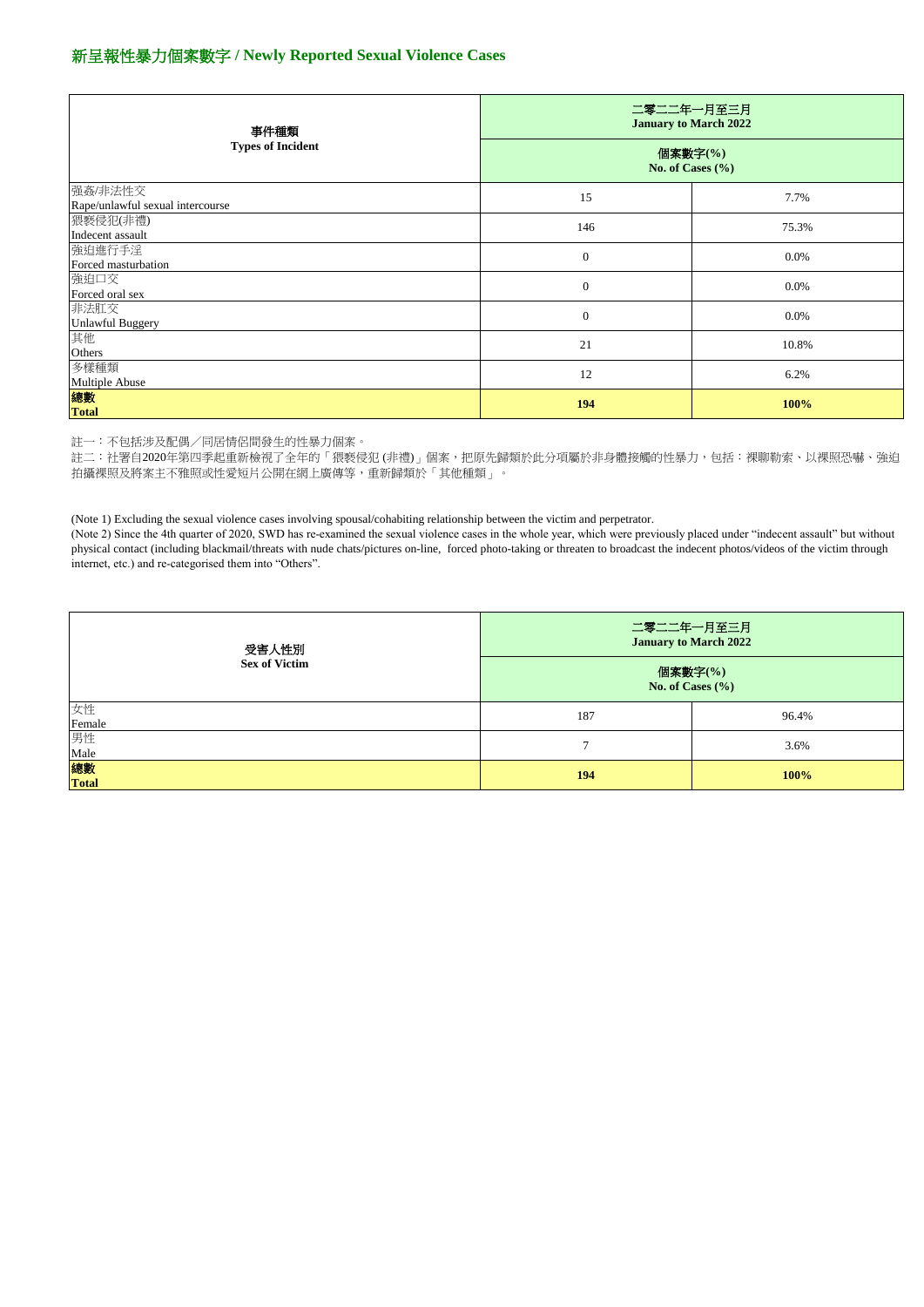| 性侵犯者與受害人的關係<br><b>Perpetrator's Relationship with Victim</b> | 二零二二年一月至三月<br><b>January to March 2022</b> |       |
|--------------------------------------------------------------|--------------------------------------------|-------|
|                                                              | 個案數字(%)<br>No. of Cases $(\% )$            |       |
| 父母                                                           | $\mathfrak{Z}$                             | 1.5%  |
| Parent<br>子女                                                 |                                            |       |
| Child                                                        | $\mathbf{1}$                               | 0.5%  |
| 兄弟姊妹                                                         | $\mathfrak{Z}$                             | 1.5%  |
| Sibling                                                      |                                            |       |
| 姻親                                                           | $\boldsymbol{0}$                           | 0.0%  |
| In-law                                                       |                                            |       |
| 其他親屬<br>Other relative                                       | $\sqrt{5}$                                 | 2.6%  |
| 異性情侶                                                         |                                            |       |
| Heterosexual lover                                           | $\mathbf{9}$                               | 4.6%  |
| 同性情侶                                                         | $\boldsymbol{0}$                           | 0.0%  |
| Same-sex lover                                               |                                            |       |
| 前異性情侶                                                        | 10                                         | 5.2%  |
| Heterosexual ex-lover                                        |                                            |       |
| 前同性情侶                                                        | $\mathbf{1}$                               | 0.5%  |
| Same-sex ex-lover<br>朋友                                      |                                            |       |
| Friend                                                       | 17                                         | 8.8%  |
| 照顧者(非親屬)                                                     |                                            |       |
| Caregiver (Non-relative)                                     | $\mathfrak{S}$                             | 2.6%  |
| 僱主/僱員/同事                                                     | 25                                         | 12.9% |
| Employer / employee / colleague                              |                                            |       |
| 老師 / 導師                                                      | $\overline{2}$                             | 1.0%  |
| Teacher / tutor                                              |                                            |       |
| 陌生人<br>Stranger                                              | 77                                         | 39.7% |
| 其他                                                           |                                            |       |
| Others                                                       | 36                                         | 18.6% |
| 總數                                                           | 194                                        | 100%  |
| Total                                                        |                                            |       |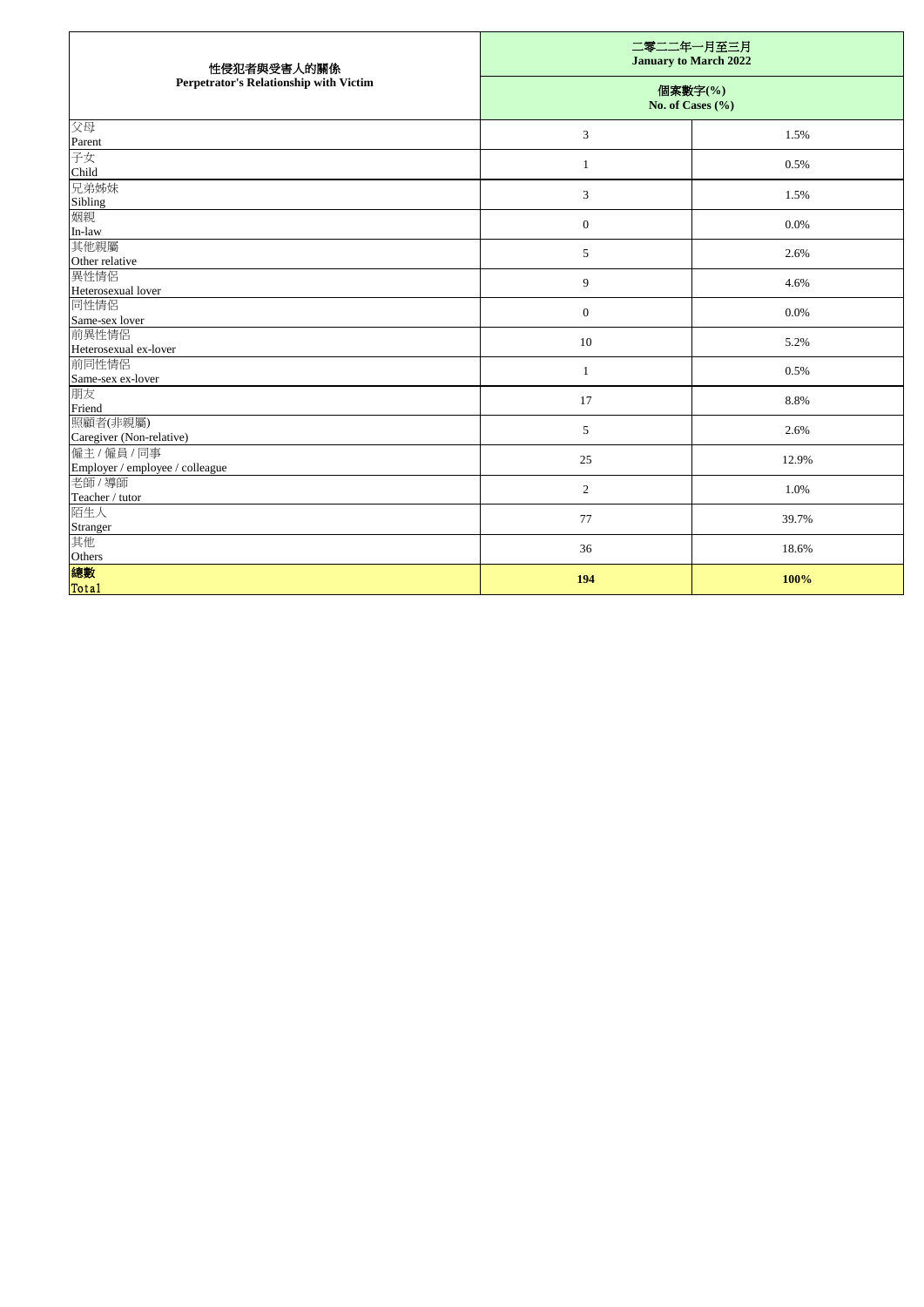| 受害人的種族<br><b>Ethnicity of Victim</b> | 二零二二年一月至三月<br><b>January to March 2022</b> |         |
|--------------------------------------|--------------------------------------------|---------|
|                                      | 個案數字(%)<br>No. of Cases $(\% )$            |         |
| 華人<br>Chinese                        | 177                                        | 91.2%   |
| 印尼人<br>Indonesian                    | $\mathfrak{S}$                             | 2.6%    |
| 菲律賓人<br>Filipino                     | $5\overline{)}$                            | 2.6%    |
| 印度人<br>Indian                        | $\overline{2}$                             | 1.0%    |
| 巴基斯坦人<br>Pakistani                   | $0\,$                                      | 0.0%    |
| 尼泊爾人<br>Nepalese                     | $0\,$                                      | 0.0%    |
| 泰國人<br>Thai                          | $\overline{0}$                             | $0.0\%$ |
| 越南人<br>Vietnamese                    | $\boldsymbol{0}$                           | 0.0%    |
| 孟加拉人<br>Bengali                      | $\boldsymbol{0}$                           | $0.0\%$ |
| 日本人<br>Japanese                      | $\boldsymbol{0}$                           | 0.0%    |
| 韓國人<br>Korean                        | $\mathbf{1}$                               | 0.5%    |
| 新加坡人<br>Singaporean                  | $\boldsymbol{0}$                           | 0.0%    |
| 斯里蘭卡人<br>Sri Lankan                  | $\boldsymbol{0}$                           | 0.0%    |
| 澳洲人<br>Australian                    | $\overline{0}$                             | $0.0\%$ |
| 英國人<br><b>British</b>                | $\mathbf{1}$                               | 0.5%    |
| 美國人<br>American                      | $\mathbf{1}$                               | 0.5%    |
| 加拿大人<br>Canadian                     | $\boldsymbol{0}$                           | $0.0\%$ |
| 法國人<br>French                        | $\boldsymbol{0}$                           | 0.0%    |
| 德國人<br>German                        | $\boldsymbol{0}$                           | $0.0\%$ |
| 紐西蘭人<br>New Zealander                | $\boldsymbol{0}$                           | $0.0\%$ |
| 非洲人<br>African                       | $\boldsymbol{0}$                           | $0.0\%$ |
| 其他<br>Others                         | $\mathbf{1}$                               | 0.5%    |
| 資料不詳<br>Unknown                      | $\mathbf{1}$                               | 0.5%    |
| 總數<br>Total                          | <b>194</b>                                 | 100%    |